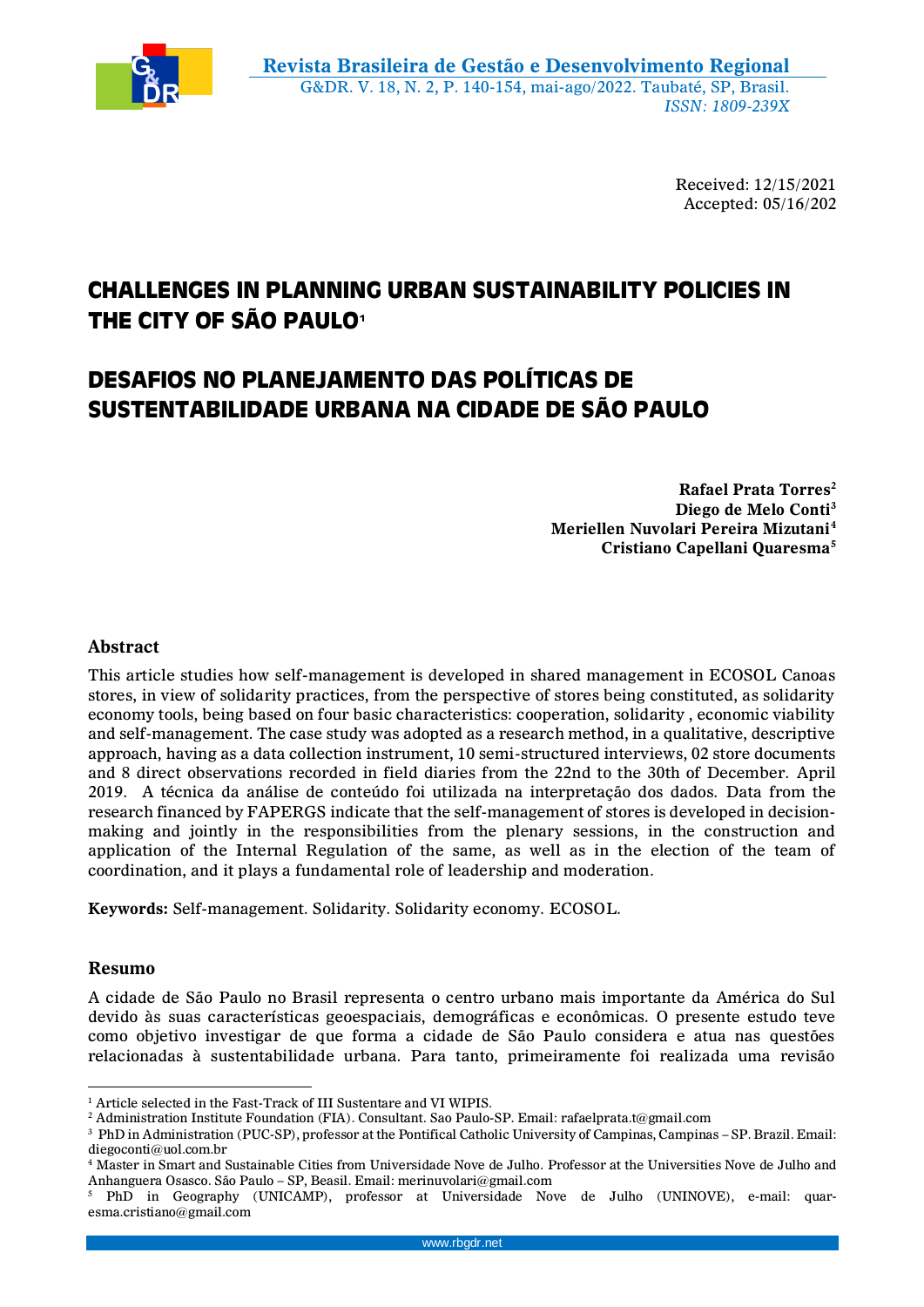bibliográfica sobre sustentabilidade urbana. Em uma segunda etapa, por meio de pesquisa qualitativa e exploratória, foram realizadas entrevistas em profundidade com pessoas que representavam as visões do setor público e privado, da academia e da sociedade civil sobre projetos sustentáveis em São Paulo. Entre os principais resultados, foi possível concluir que, apesar dos pequenos avanços que a cidade conseguiu realizar nos últimos anos, ainda não pode ser considerada sustentável. Para que esse cenário seja mais positivo no futuro, é fundamental que o município atue em três frentes: planejamento urbano, redução da desigualdade social e educação ambiental.

**Palavras-chave:** Sustentabilidade, Sustentabilidade Urbana, Planejamento Urbano, Políticas Públicas.

#### **Introduction**

Among the different alternatives that human beings found in their development process to report and live-in society, there is no doubt that cities are now the most common way of life. Cities are currently the habitat for more than 55% of the world population, a figure that is expected to reach 66% in 2050, representing a contingent increase of 2.5 billion people in urban centers (HABITAT, 2016; DESA, 2018). In Brazil, it is estimated that 85% of the population is already urban, one of the highest rates in the world (KNIESS et al., 2019).

Cities are the anchorage where people perceive themselves as such and as members of a group. Moreover, cities have the traditional function of being a meeting place for their residents. It is also important to highlight that cities must be shaped for social life and that people tend to get together where things happen and to look for other people (GEHL, 2013). When living, working, consuming, loving, and exercising their individual freedoms, people leave their mark on the environments in which they live.

This gives cities a key role in sustainable development. It is in the cities that we find the human intelligence, technologies, financial and political resources necessary to propose the future based on the concept of the sustainability tripod, strengthening a development process balanced between the social, economic and environmental dimensions of the environment (ELKINGTON, 2001; GEHL, 2013).

Conti e Vieira (2020) emphasizes that sustainability is a fundamental part of cities to become increasingly resilient, regenerative, and habitable organisms. Such characteristics become even more relevant nowadays, where there are significant challenges related to climate change and the economic, environmental, social, and health crises. Cities must have and maintain long-term planning, which includes the preservation of their structures, sociological aspects, and essential functions (UNISDR, 2010).

It is not uncommon to have urban problems because of population growth and a disorganized expansion of cities, problems such as social inequality; inefficient mobility; noise, air and rivers, and water sources pollution. This set of factors makes urban planning and municipal public policies the most effective way to improve the quality of life of its inhabitants (ABRAHÃO, 2020).

In Brazil, the most populous city with 12,325,232 inhabitants and with the highest GDP per capita (\$ 191.437,72) in Brazil, the city of São Paulo also accumulates the titles of the largest urban and financial center in the country (IBGE, 2020). However, despite the economic power, its development, at least until now, has not been structured as it could and should have been. In this scenario, we emphasize that the first master plan of the city was carried out only in 1970. According to Gala (2005), the disordered growth resulted in a great verticalization of the city center, overloading the access roads and generating an excessive horizontalization at the periphery. Thus, considering the relevance of the city of São Paulo to Brazil and South America, this paper seeks to understand the current situation of the municipality in issues related to urban sustainability from the perception of important social actors, as well as what has been done and what are the challenges that still have to be faced.

#### **Sustainable cities and urban sustainability – A comprehensive contextualization**

The 21st century has proved, in several aspects, challenging for humanity. Meeting the social and economic demands of a growing and increasingly urban population, without causing setbacks and damage to the environment, poses a complex task for public managers in large cities on the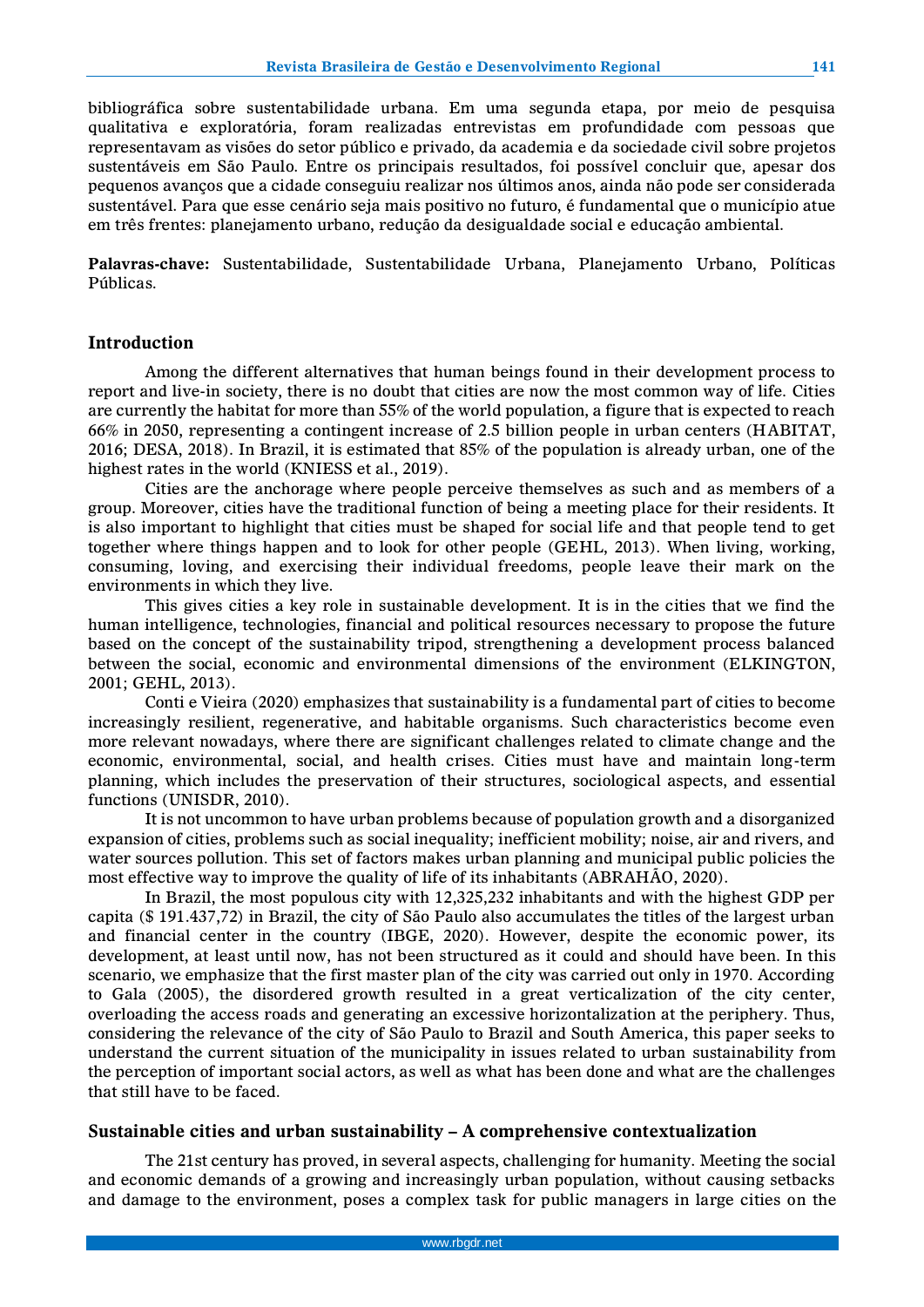planet. This challenge is, at the same time, a great opportunity to rethink sustainability in the urban context.

Childers et al. (2014) emphasize that sustainability can be understood as a science that focuses its core of studies and performance on two different, but not dissociative, fronts. The first is constituted by human needs and values, always looking towards the future. The second, in general, focuses on the environment and can be interpreted through the needs of environmental preservation, maintenance, and restoration. Thus, the terms "cities" and "sustainability" have limitations in their descriptions and characteristics. Kniess et al. (2019) highlight that a city can be characterized as being the expression of systemic and mutual interaction between natural and social ecosystems.

A crucial factor in determining how sustainable a city is predisposed to be in its urban planning. This, when designed to consider sustainability as a relevant component, becomes an instrument for controlling urbanization zones and land uses. (BENTO et al., 2018). Lima et al. (2020) consider that it is the responsibility of municipal governments to plan and regulate land use, which should aim to organize and control the pattern of urban occupation and expansion, to ensure that social functions develop in harmony with the urban fabric and that development of cities takes place in a balanced and sustainable manner. The urban planning was substantial for some transitions, around the globe, of the so-called industrial cities in sanitary or contemporary cities and, later, for the emergence of some sustainable cities (CHILDERS et al., 2014).

However, despite being a challenge that two centuries later could be expected to be overcome, Childers et al. (2014) argue that cities like Johannesburg, Mumbai, and São Paulo, which is the subject of this study and will have their case detailed here, have not yet been fulfilled and consequently cannot even be considered sanitary, given their profile of informal and unplanned development which offers access to the benefits of a sanitary city to only a portion of the population, generally wealthier.

Sustainable cities are those that place human well-being at the center of their planning and give equal attention to environmental and social equity issues (GEHL, 2013). It is important to highlight that sustainability is a process and not a final stage, so that sustainable cities are placed in a constant evolution process, that is, sustainability is an ever-changing target that cities aim to achieve and, at the same time, media that reach it, employ more integrated management systems to reduce the demand for resources, reduce the impact on the processing and treatment of waste and explore the ecological potential that may exist in an urban area (CHILDERS et al., 2014).

The fact is that embarking on a path in pursuit of a more sustainable urban management requires changes and innovations. Consequently, it is imperative that the population follow this process and be able to understand and actively participate in such a reformulation of urban space and community life.

#### **Challenges for the transition from traditional to sustainable cities**

The turning point for cities to seek more sustainable solutions to their daily problems and dilemmas tends not to be simple and quick. Childers et al. (2014) argue that this is due in part to the conservative nature of people, who tend to prefer consistency, stability, and predictability. In addition, there is the fact that people less exposed to the vulnerabilities of a city, and often with greater political capital, tend to seek the preservation of the status quo, so as not to give up their privileges.

Childers et al. (2014) deepen their argument and put inertia as a key point in the slowness so that more profound transformations take place in contemporary cities. This inertia occurs, according to the author, in three different formats:

**Structural:** it is exceedingly difficult and expensive to change the physical structure of cities, given the inflexibility of the buildings, which are made in most cases based on a lot of concrete.

**Governance:** in the form of institutional inertia to change, as institutions are often overwhelmed by the task of maintaining rigid governance structures and have little time or freedom to seek more adaptable, agile, and long-term approaches;

**Social:** the change is great, as long as it does not affect the pattern in which my life is inserted.

Such factors, when combined, make urban systems less flexible and agile organisms when faced with transition and change triggers. In these places, if no extraordinary event occurs, one of the few opportunities to increase urban sustainability is in the necessary maintenance of the infrastructure. It is when the window of opportunity opens to replace the old and fixed engineering and design structures with modern, adaptable, and multipurpose "green buildings".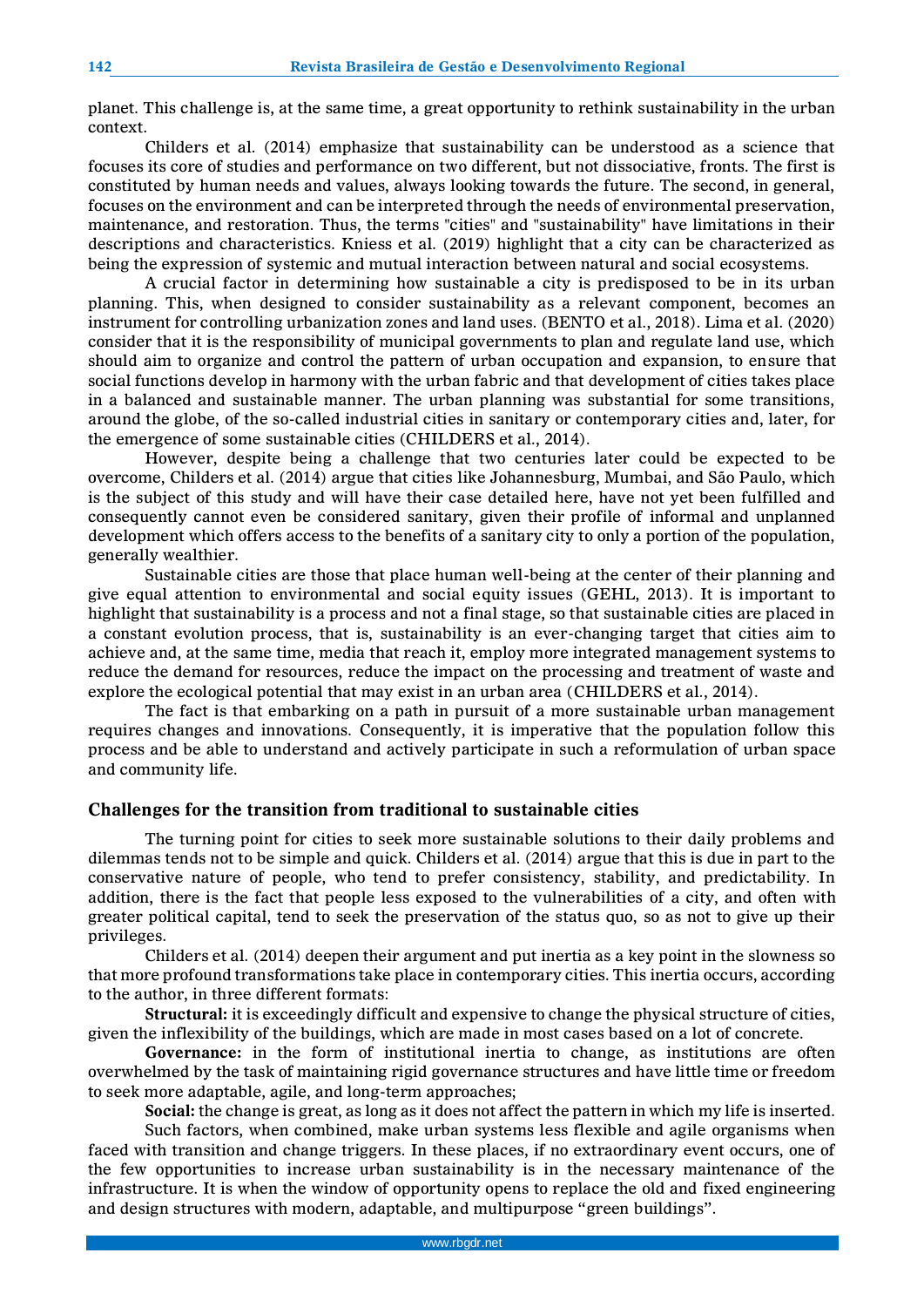In other cases, the thread of transformation and change can come through exogenous factors, which include events such as earthquakes, floods, and tsunamis or events directly arising from human actions, whether environmental, such as deforestation and pollution of rivers, or social, as a major crisis in the financial market (CHILDERS et al., 2014).

Kniess et al. (2019) reveal the challenges that cities also face to bring innovation as a central point in their daily lives. For the authors, there must be: 1) reduction of social inequalities in access to technology and innovation; 2) stimulating large-scale computer education; 3) prioritizing the longterm interests of sustainability over the short-term financial interests; 4) greater popular participation in decision-making; 5) establishment of a sustainable and intelligent city vision that permeates citizens and the effective management of available resources. When thinking about the solutions to these challenges for urban sustainability, Childers et al. (2014) categorize them in two ways and argue that it will be up to the public manager to define which solution is the most appropriate for each circumstance in his municipality:

Solutions that adjust/correct the current system, be it infrastructure, institutional or social. Such solutions live with the inertia of these systems. Transformative solutions that require new systems and ways of doing business and that confront the inertia of existing systems.

For the understanding about the solutions and the possibilities they bring to be shared, cities must participate in knowledge and technology transfer networks, intending to optimize processes and results.

A practical example is the Urban Sustainability Research Coordination Network (RCN), which brings together urban scientists, designers, and public planners from more than 40 cities on 6 continents to exchange information and knowledge about sustainable urban practices (CHILDERS et al., 2014).

In Brazil, a similar initiative launched in 2008, the Brazilian Social Network for Fair, Democratic and Sustainable Cities, is composed of non-partisan and inter-religious organizations and aims to exchange information and knowledge to promote the commitment of society and governments with ethical behaviors and the fair and sustainable development of their cities (REDE NOSSA SÃO PAULO, 2020; ABRAHÃO, 2020).

Finally, a crucial point to help urban centers in their transitions to more sustainable paths is popular participation in decision making. Through participatory governance, which is the ability of a government to articulate and apply rules and provide services, citizens can contribute to the modeling and co-creation of the city. This is fundamental for the establishment of a collective, shared, and long-term vision, allowing public investments to be made in a way that, meets the main needs of its population. (KNIESS et al., 2019; CONTI et al. 2019).

#### **Urban sustainability indicators**

Indicators are a mechanism for analyzing development processes, identifying, and observing the existence of aspects and points for improvement. Their diagnoses support decision-making processes and assist in the elaboration of public policies and subsequently measure their effects (SEGNESTAN, 2002; CUNHA, 2003). These are called Urban Sustainability Indicators.

Huang et al. (2015), in their study on sustainability indicators, point out that there are 3 important dimensions (economic, social, and environmental) that make up these indicators both in theory and in practice.

Urban sustainability is fundamentally a dynamic process of harmonizing the environment, with the economy and society in an urban area through institutional design, planning, and activity. An aggregate set of indicators gives life to an index (WU and WU, 2012).

One of the first sets of sustainability indicators for cities was developed by the World Health Organization (WHO) in 1994. The Healthy Cities Indicators (HCI) included environmental, economic, and social indicators (HUANG et al., 2015). Some of the most commonly used indices and indicators globally were addressed in the research by Huang et al. (2015) and are described in Table 1.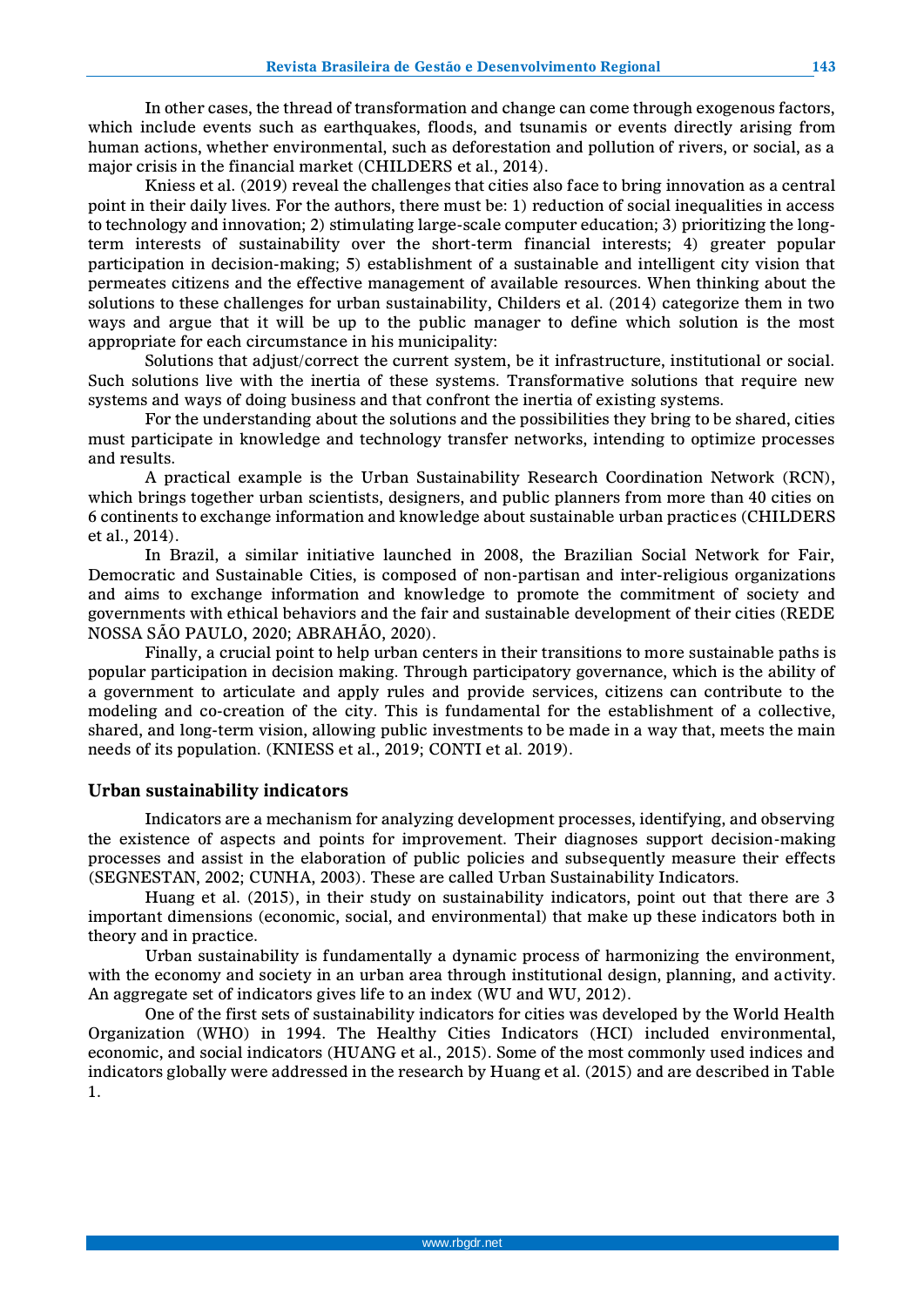| Green City          | ole 1. Dublamability malbatolo fol chileb<br>Created to compare cities for their environmental performance. With data from 120                                         |
|---------------------|------------------------------------------------------------------------------------------------------------------------------------------------------------------------|
| Index (GCI):        | cities around the world, the index contains around 30 indicators in 9 categories,<br>including CO2 emissions, energy, buildings, land use, transport, water, and basic |
|                     | sanitation, waste management, quality of the environment, and environmental                                                                                            |
|                     | governance.                                                                                                                                                            |
| Environmental       | Developed based on 2 themes: protection of human health against environmental                                                                                          |
| Performance         | damage and protection of ecosystems, it analyzes 9 areas: agriculture, air quality,                                                                                    |
| Index (EPI):        | biodiversity and habitat, climate and energy, fisheries, forests, health impacts, water<br>resources, and water and sanitation.                                        |
| Genuine             | Created to be an alternative to GDP (gross domestic product), known in Brazil as                                                                                       |
| Progress            | GDP (Gross Domestic Product), the GPI is composed of 20 individual indicators that                                                                                     |
| Indicator           | cover the environmental, economic, and social dimensions of sustainability. The                                                                                        |
| $(GPI)$ :           | index analyzes the positive and negative impacts of economic activity on human well-                                                                                   |
| Human               | being.<br>Developed by the United Nations in 1990, the HDI (Human Development Index) is                                                                                |
| Development         | undoubtedly the most used because it captures the essential elements of human                                                                                          |
| Index (HDI):        | well-being - life expectancy, education, and standard of living - and because it is easy                                                                               |
|                     | to compute and interpret. The index considers the economic and social dimensions                                                                                       |
|                     | but does not include the environmental one.                                                                                                                            |
| City<br>Development | Created in 1997 by the UN-Habitat (United Nations Human Settlements Program) to<br>rank cities in the world according to their levels of development. The index is     |
| Index (CDI):        | composed of 5 sub-indices: infrastructure, waste, health, product, and education.                                                                                      |
|                     | Each sub-index, in turn, uses multiple indicators. 1) Infrastructure: availability of                                                                                  |
|                     | water, sewage system, access to electricity, and telephony. 2) Waste: wastewater                                                                                       |
|                     | treatment and solid waste treatment. 3) Health: life expectancy and infant mortality. 4)                                                                               |
|                     | Product: equivalent to GDP, but for the municipal level. 5) Education: literacy and                                                                                    |
|                     | school enrollment. The CDI is effective in measuring urban development and has                                                                                         |
|                     | already been used in the analysis of 232 cities in 113 countries around the world.                                                                                     |

**Table 1:** Sustainability indicators for cities

Source: Authors (2021).

In 2019, the City of São Paulo adopted the methodology of the City Biodiversity Index, commonly known as the Singapore Index on Cities´ Biodiversity, and launched the first edition of the BIOSAMPAi Index. By gathering 23 indicators about biodiversity in the municipality, it seeks to understand the state and evolution of biodiversity to support the planning of strategies for its conservation and recovery. The indicators are divided into 3 categories: native biodiversity, ecosystem services provided by biodiversity, and governance and management of biodiversity (PREFEITURA MUNICIPAL DE SÃO PAULO, 2020).

## **Methodology**

The investigation employed was qualitative-exploratory research. In this sense, for data collection, in-depth interviews were carried out with specialists using a semi-structured interview script, which was previously validated through a pre-test with a scientist in the field of urban studies and sustainability.

The in-depth interviews took place digitally (videoconference), to avoid health risks for both parties due to the pandemic of COVID-19. The six interviewees were chosen intentionally based on their trajectory, technical capacity, and active role to answer questions about public sustainability policies for the city of São Paulo. To form a quadruple helix, capable of encompassing different visions and experiences, the group of interviewees had at least one member from the following sectors: academia, public sector, private sector, and civil society as shown in Figure 1.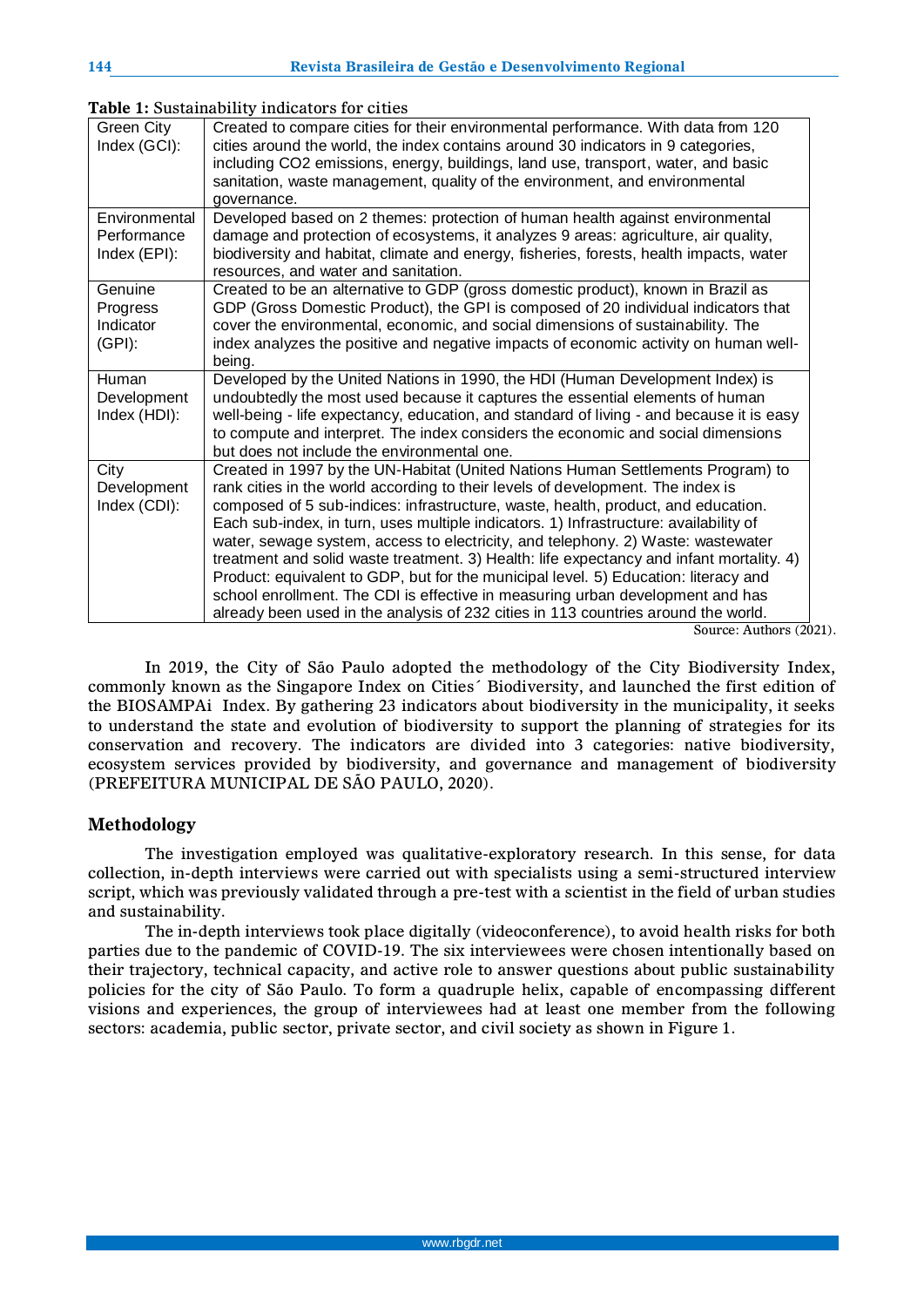**Figure 1:** Quadruple Propeller



Source: Authors (2020).

The identity of the interviewees will be preserved based on the research ethics protocol. Table 2 presents a description of the participants' profiles:

| Interviewee | <b>Description</b>                                                                                                                                                                                                                                                                                                                                                                                                         | Quadruple<br>Propeller                          |
|-------------|----------------------------------------------------------------------------------------------------------------------------------------------------------------------------------------------------------------------------------------------------------------------------------------------------------------------------------------------------------------------------------------------------------------------------|-------------------------------------------------|
|             | Full Professor at the Biosciences Institute of the University of<br>São Paulo. Director of the Institute of Biosciences at the<br>University of São Paulo. Member of the USP Advanced Studies<br>Institute, where he created and coordinates the USP-Global<br>Cities program.                                                                                                                                             | Academia                                        |
| 2           | Postdoctoral Researcher at USP at the Institute for Advanced<br>Studies - Global Cities Program. Ph.D. in Sciences by the<br>School of Public Health at USP. Master's in public health from<br>USP. Specialist in Environmental Law from the Faculty of Law<br>and Faculty of Public Health of USP. Graduated in Law from<br>FMU. Professor at UNINOVE of the Academic Master in Smart<br>and Sustainable Cities - PPGCIS. | Academia                                        |
| 3           | Councilman, former secretary of Green and Environment of the<br>city of São Paulo, a proponent of the Conference on Cleaner<br>Production and Climate Change in the City of São Paulo.                                                                                                                                                                                                                                     | <b>Public Sector</b><br>(Legislative<br>Branch) |
| 4           | Chief of Staff and former secretary of the Secretariat of Green<br>and Environment of the city of São Paulo.                                                                                                                                                                                                                                                                                                               | Public sector<br>(Executive<br>Branch)          |
| 5           | President of the Consultative Council of the São Paulo Housing<br>Union (SECOVI-SP) and columnist for Folha de São Paulo.                                                                                                                                                                                                                                                                                                  | Private sector                                  |
| 6           | The director of the Vila Nova Esperança Association, a<br>community located in the West Zone of São Paulo, seeks to<br>make the Vila Nova Esperança neighborhood 100% ecological<br>and sustainable.                                                                                                                                                                                                                       | <b>Civil Society</b>                            |

**Table 2:** Respondents profiles and respective categorization in the quadruple helix

Source: Authors (2020).

The interviews were recorded, transcribed, and then analyzed following the techniques described by Creswell (2017), and the results were divided into three categories defined from the data (data-driven), being as: 1) Public Sustainability Policies; 2) Transforming Factors and; 3) The Future of The City. The in-depth interviews were conducted between June and July 2020. The results are presented in the next session.

## **Results**

The city of São Paulo, the main Brazilian capital economically with a GDP of U\$ 603.4 billion, and ranked as the third-largest economy and the third-largest consumer market in Latin America (CASACIVIL, 2021). It has been acting strongly in public policies aimed at sustainability.

## **Public sustainability policies**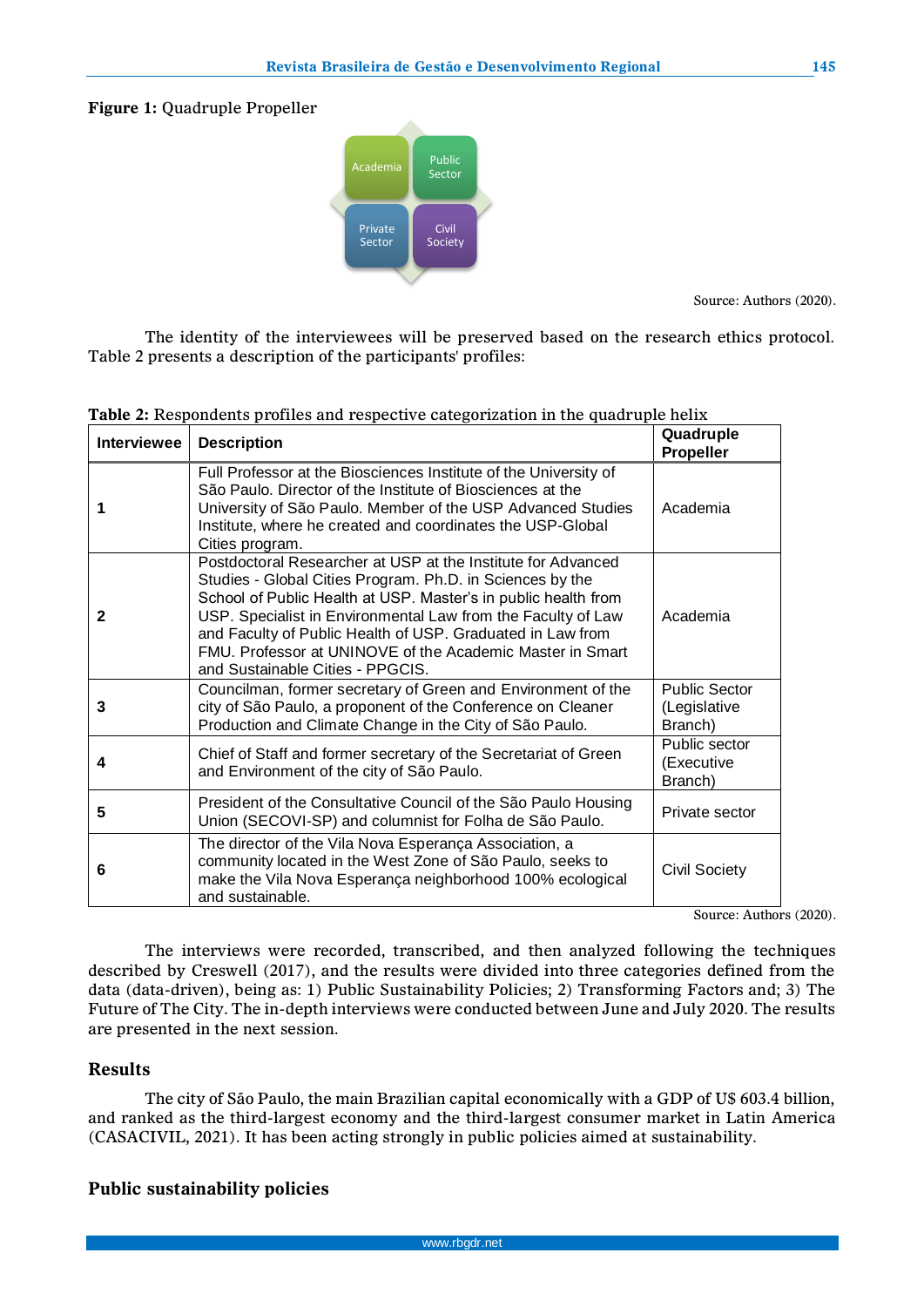At first, respondents were asked what factors, in their opinion, would make a city sustainable and if they considered that São Paulo could be to become a sustainable city. Interviewees 1 and 5 placed social inequality as a big umbrella that encompasses problems such as health, housing, and security; that prevent the city from reaching higher levels of sustainability. According to interviewee 5: "a sustainable city must have an equitable economic development balanced with the environment and a concern for social equality".

Interviewee 2, who, like the others, agrees that São Paulo is not a sustainable city, highlighting out that the city when compared to other municipalities in the country is a reference in the issue of urban mobility, mainly because it has a population of more than 12 million people. inhabitants, being the city with the most interconnected modes of transport and with the largest subway network in the country. In addition, it also highlighted the city's performance in the management of solid waste, with controlled sanitary landfills, adequate disposal for hazardous waste, and a selective collection being intensified.

In the same vein, Interviewee 4, chief of staff of the Secretariat for Green and Environment, argued that the city has some sustainability policies in place: connectivity, we already have the climate action plan ready to be implemented".

Returning to the question about what factors, in their opinion, caused a city to become sustainable, interviewee 1 argued that cities as part of a primary urban subsystem, where they receive agricultural products, industrial imports that are processed with the combination of water and energy, and end up resulting in the generation of waste (garbage and sewage. According to the academic (Interviewee 1), the less water and energy are used, and the less waste is generated, the more sustainable a city will be.

In a complementary way, Interviewee 2, also linked to the academy, says that a city to be sustainable needs to consider some dimensions such as: urban mobility (mainly about public transport), sources of energy generation and use, availability of water, and sewage treatment and collection and proper disposal of solid waste. In a different light, Interviewee 4 believes that what makes a city sustainable is an equation between public power, private power, and population. Public authorities with the nickname of generating and implementing public policies aimed at sustainability (including environmental education policies); the private sector understanding their relevance and engagement with the cause; and the population daily with sustainable attitudes such as proper waste disposal and correct use of public spaces.

When asked about the public policies related to sustainability that have been adopted by the city in recent years, the interviewees highlighted several actions, some that are still in force and others that no longer exist.

Four respondents cited advances in mobility. Interviewee 1 praised the use of ethanol and biodiesel, which according to him, in the city, the use of these fuels financially compensates the consumer, compared to fossil fuels and emphasized investments in the construction of bus corridors and regulation of transport by applications, such as Uber. Respondents 2 and 3 mentioned the construction of about 400 kilometers of bike lanes under the management of Fernando Haddad (2013 - 2016), a relevant action to instill in the São Paulo citizen the idea that the bicycle could be a viable means of transport. In public transport, Interviewee 4 argued that the new Urban Transport Bidding sought to establish criteria for reducing emissions, through fleet requalification. This is taken with some disbelief, since according to Interviewee 2, in the Municipal Climate Change Policy of 2009 (LEI14.933, 2009), a progressive reduction of the current bus fleet by a less polluting fleet had already been established (Ecofrota Program), which in her words, has not yet occurred.

The Municipal Policy on Climate Change, promulgated by Law 14.933/2009, was remembered by Respondents 2 and 3, who participated in its drafting. Interviewee 3 highlighted the fact that it was formulated with the participation of civil society, academia, different sectors of the private sector, and, of course, the public sector.

Respondents 3 and 4, linked respectively to the municipality's legislative and executive power, cited several public policies related to sustainability that the municipality has adopted or still adopts. Table 3 presents the main ones: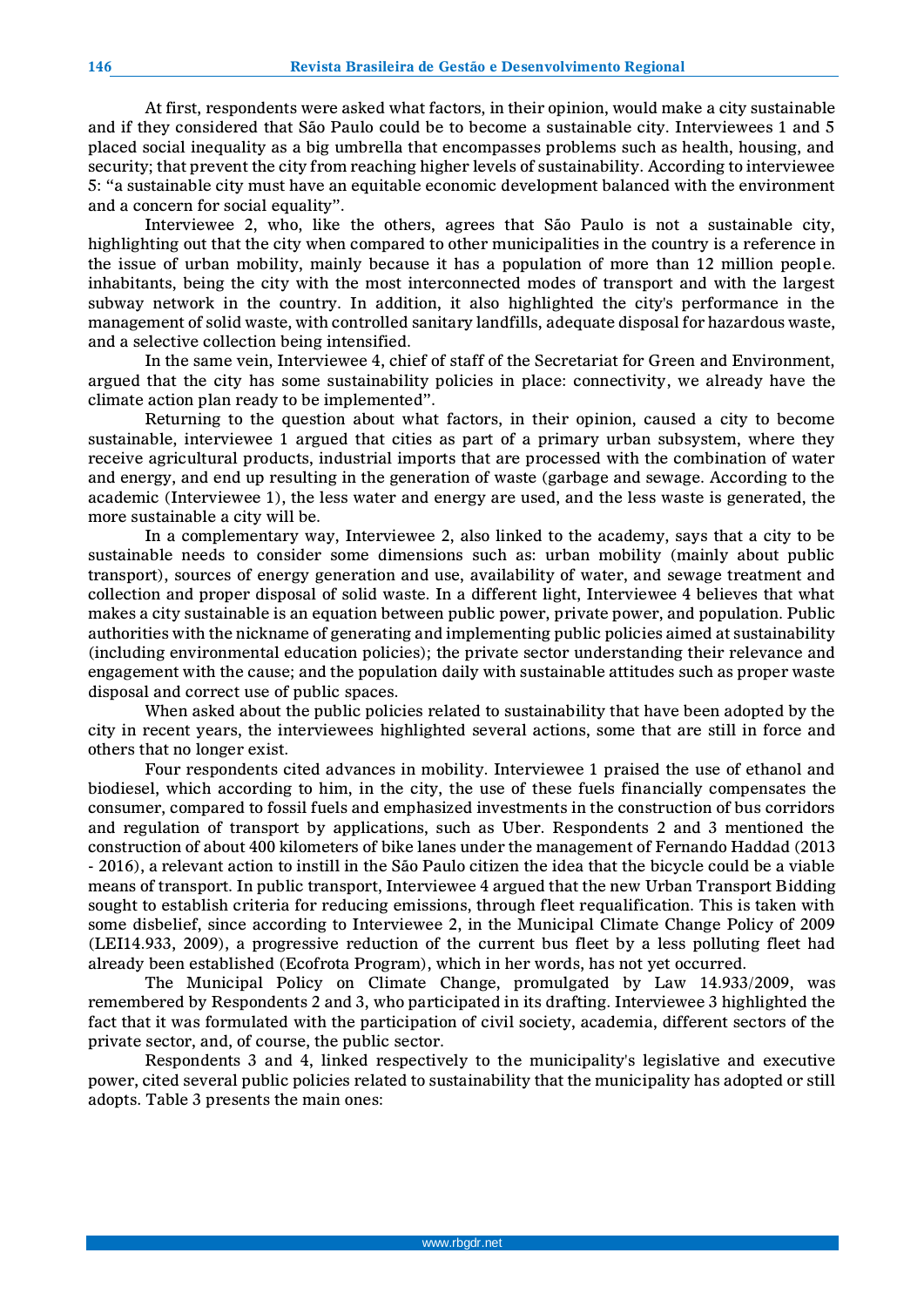|                  | Policy/Public Action                             | Comments                                                                                                                                                                                                                                                                                               |
|------------------|--------------------------------------------------|--------------------------------------------------------------------------------------------------------------------------------------------------------------------------------------------------------------------------------------------------------------------------------------------------------|
| Interviewee<br>3 | <b>Water Defense</b><br>Operation Program        | Created in 2007, according to the interviewee<br>"practically zeroed the occupation, the invasion, the<br>criminal allotment on the banks of the São Paulo dams.<br>It was suspended during Haddad Management and<br>resumed in 2017".                                                                 |
|                  | Clean Stream Program                             | With 151 unpolluted watercourses between 2007 and<br>2017, the Córrego Limpo Program reached an area of<br>213 km <sup>2</sup> of basins in the city of São Paulo.                                                                                                                                     |
|                  | Clean City Law                                   | Interviewee: "What we have to achieve is visual<br>pollution, because in 2008, 2009 the Clean City Law was<br>passed, which greatly improved the city's visual<br>pollution".                                                                                                                          |
| Interviewee<br>4 | Selective collect                                | The selective household collection is present in 94<br>districts in the city of São Paulo, covering about 75% of<br>the roads.                                                                                                                                                                         |
|                  | Municipal Plan for Urban<br>Afforestation (MPUA) | MPUA will contribute to the improvement of afforestation<br>management, based on participatory planning and<br>actions. It is an instrument to define the planning,<br>implementation, and management of urban afforestation<br>in the Municipality.                                                   |
|                  | Connect the dots project                         | "The Connect the Points project that creates an<br>agroecological transition network for the south of São<br>Paulo; it is a way of guaranteeing the farmer's<br>permanence as a farmer, preserving the agricultural<br>areas of São Paulo."                                                            |
|                  | Environmental<br>education - UMAPAZ              | "We are working hard to implement environmental<br>education policies that lead the population to engage.<br>the environmental education unit here at the secretariat,<br>which is UMAPAZ, has developed environmental<br>awareness and education programs that are spreading<br>throughout the city". |
|                  | Adoption of the<br><b>BIOSAMPA Index</b>         | "gathers indicators that make it possible to measure<br>biodiversity in the City of São Paulo, as well as making it<br>possible to compare with other cities that use the same<br>methodology."                                                                                                        |

**Table 3:** Public policies related to sustainability in the municipality of São Paulo, according to Interviewees 3 and 4 perceptions.

Source: Prepared by the authors based on data from the city hall and interviewees (2020).

For Interviewee 3, city councilor in his 5th term, policies and actions related to sustainability is not a priority for municipal administrations: "São Paulo's efforts in the environmental and sustainability areas are small and on the periphery of public policy priorities current management. It is not part of the current management, it is management that has been in existence for practically eight years. The last intervention that [...] resulted in a great advance to transform São Paulo into a more sustainable city, was in the management that Eduardo Jorge was Secretary of Green and Environment of São Paulo, from 2005 to 2012. We had 36 parks in 2004, in 2012 we had 100. In those eight years, [...] 1,600,000 trees were planted in the city. The *Ecofrota* Program was started, when 2012 ended São Paulo had 1,500 buses powered by less polluting fuels, such as biodiesel". The Ecofrota Program was discontinued in 2013, under the management of Fernando Haddad (PT). Also according to Interviewee 3, the low budget that the Secretariat for Green and Environment receives is yet another demonstration of the non-priority of the theme in the management of the municipality: "the Secretariat of Green in São Paulo currently has 0.3% of the city budget [...], we are in a very difficult moment, very suffering [...] there is no public policy for real and effective implementation of sustainability in São Paulo". Dissonant view of interviewee 4, former secretary of Green and Environment and current chief of staff of the same secretariat, for him "in terms of public policy, São Paulo is one of the most advanced in the world ... data with all the major cities in the world in terms of public policies and international commitments, signed and fulfilled".

The 2010 National Solid Waste Policy, even though it is a federal law, it was cited by Respondents 2 and 6 as an important policy for the city. For the representative of the academy (2),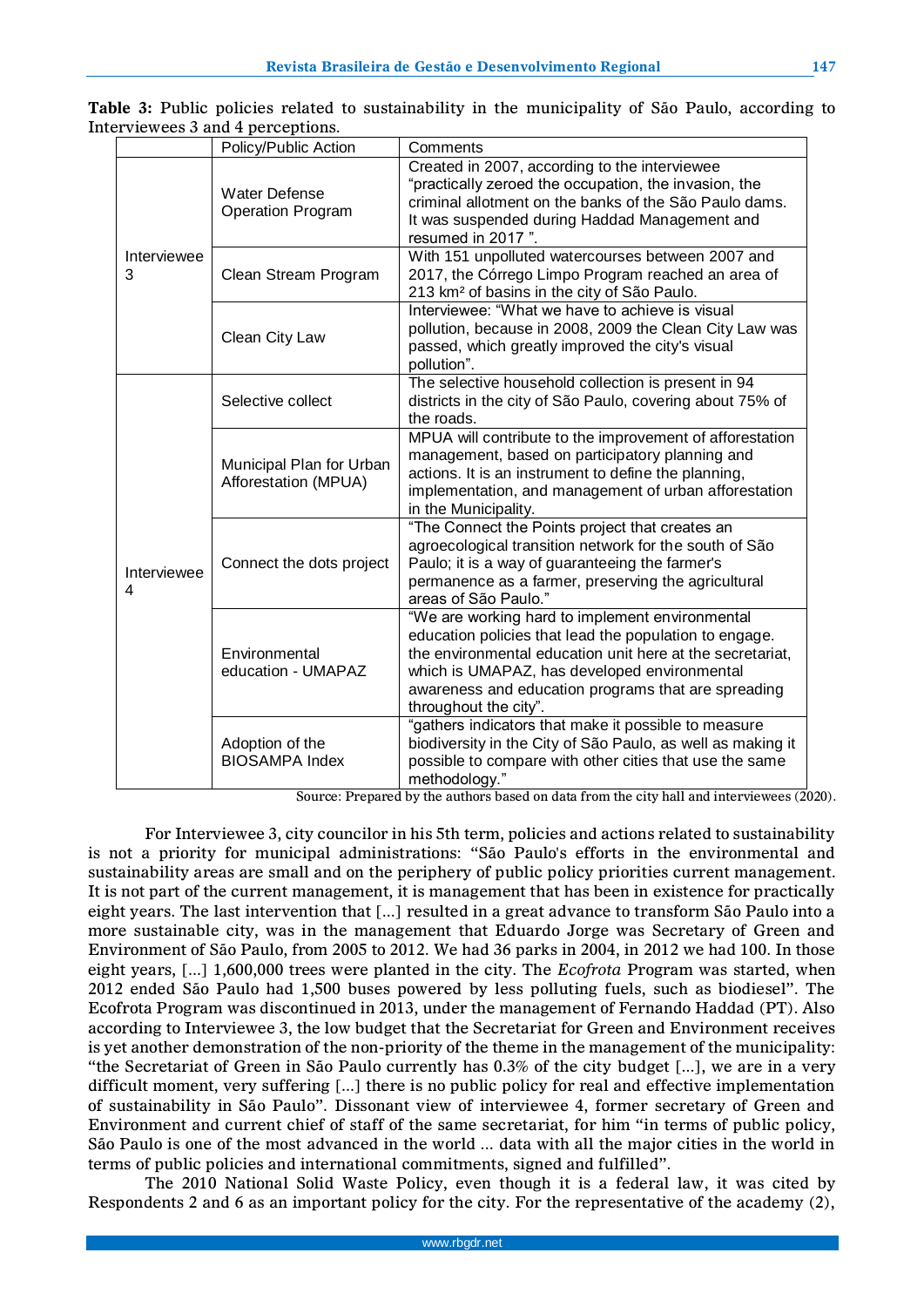"it came at a time when it was very necessary, establishing the issue of reverse logistics and shared responsibility among [...] all representatives of a product chain".

Finally, the representative of civil society (Respondent 6), director of the *Vila Nova Esperança* Association, criticized: "the truth is that we have other problems in the city that end up stifling any more sustainable initiative. It takes place that it is simply impossible to resolve the garbage collection and implement the separation of waste if the truck does not pass through the alley of the favela. Sustainability should be integrated into everything, in all policies, so that whenever we think about a new policy, think about how that policy will not contribute to the destruction of our natural resources".

To finalize the category of "Public sustainability policies", the interviewees were invited to take stock. In terms of sustainability issues, in the last 10 years, the city: wouldn't it have advanced, would it have made little or much?

Among the interviewees who argued that the city would have made little progress, the political situation stands out as one of the main factors for this result. According to interviewee 5, linked to the private sector, "the implementation of policies is never done properly. When we talk about sustainability, we think about this environmental, economic, and social tripod. But, we forget another little foot [...] that is fundamental for this to happen, which is the political one". Interviewee 1 added, "the big problem today is in politics. It is not that politicians are bad; it is that they are ignorant of theories and each has its concept of public policy".

In turn, a factor remembered to demonstrate the advances that the city has achieved was the population's awareness of the issue of sustainability. According to Interviewee 2, "these 10 years have served to draw the attention of our population to fundamental issues. If we don't have important behavioral changes, we can't improve our quality of life". For Interviewee 6, "the mentality of the population has advanced a lot. I think people are at least concerned, they are at least concerned about being sustainable".

#### **Transforming factors**

In the "Transforming factors" category, some factors that could be decisive in the "sustainability process" of a city were systematized, based on the theoretical chapter, where some challenges were presented for the transition from "traditional cities" to "sustainable cities". Thus, respondents were asked about urban planning; popular awareness and participation; and technology. Concerning urban planning, more broadly, Interviewees 1, 5, and 6 spoke about the importance of this component being done through a systemic view and reconciling urban and social factors, with the intention that the inhabitants who live in that location enjoy a better quality of life.

For respondent 5, linked to the real estate sector, systemic thinking brings greater efficiency to the city and public spending, "If you do urban planning where people have to travel less, you end up solving the question of the cost of implementation of mass transportation. Neighborhood centers for people to be close in their day-to-day activities and not have to move around a lot, structures for active cycle commuting, all of this helps the sustainability of cities".

Interviewee 6, director of the *Vila Nova Esperança* Association, sees urban planning as a way of measuring the positive and negative impacts of a given action before taking it and an effective way to optimize spaces and constructions already carried out, to avoid new environmental damage.

The Municipal Master Plan is defined in § 1 of Article 182 of the Federal Constitution of 1988 as "the basic instrument of urban development and expansion policy". Since the 2001 Statute of Cities, it has become mandatory for municipalities with more than 20,000 inhabitants (IBGE, 2018). Even so, in 2015, 50% of the municipalities in the country that should have a Master Plan had not yet prepared it.

Interviewee 2 addressed the importance of the Master Plan as an instrument for planning to be carried out and reviewed every 5 years. According to her, "you can, after 5 years, evaluate what worked, what didn't, revise and ensure that some changes happen. The Master Plan also makes it possible for society to participate in this evaluation and review process".

Both representatives of the public sector spoke about the case of São Paulo and its history of disorderly occupation. For interviewee 3, the aggression to the environment in the city is done "by the poor when they invade the edge of a stream because they have nowhere to live; for organized crime when it clears the forests of water sources; and by builders and real estate developers when they do things where they shouldn't be doing". He also emphasized the influence that the real estate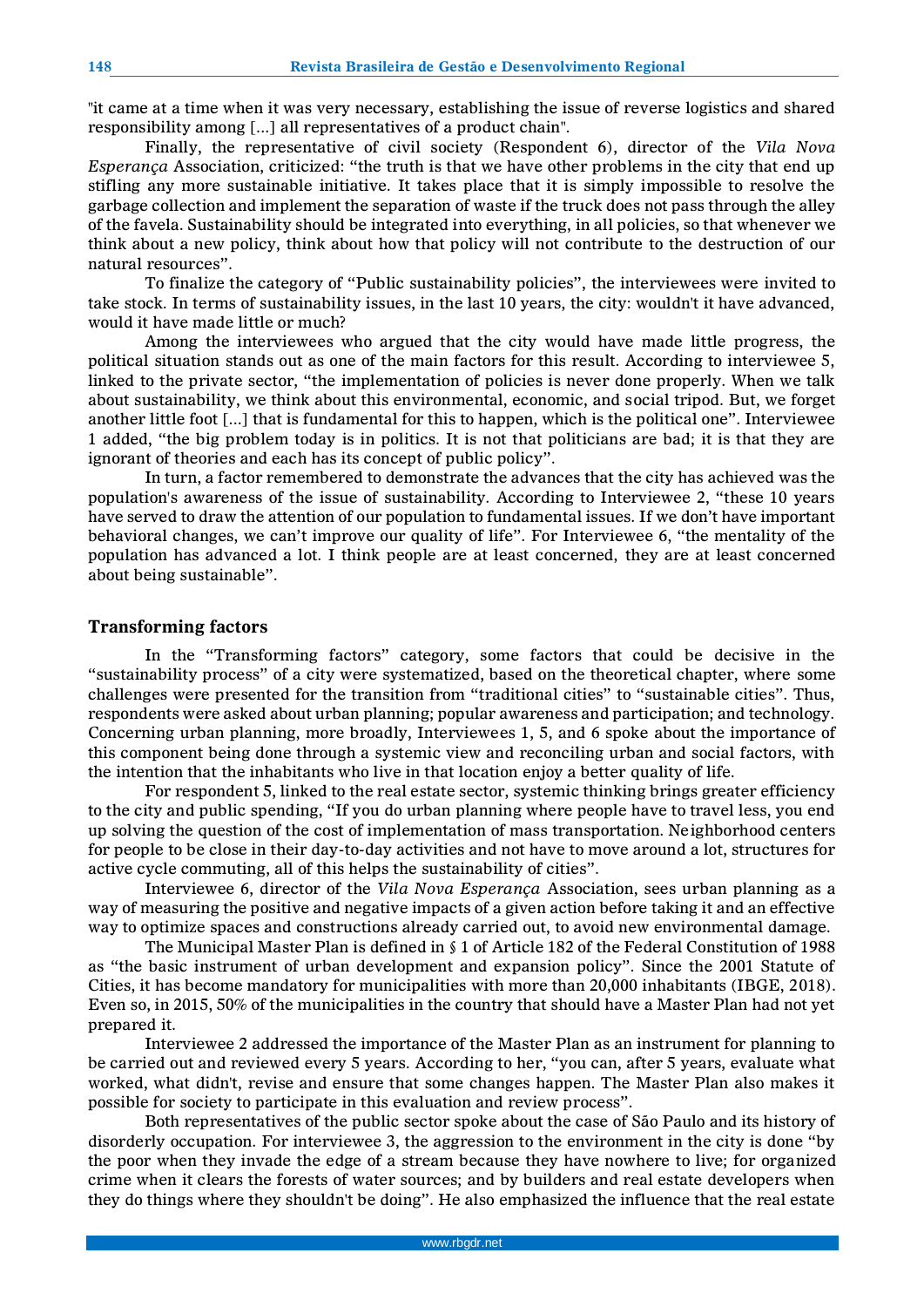sector has on the city council and the pressure that is put on deregulation in favor of disorderly verticalization.

Interviewee 4, chief of staff of the Secretariat for Green and Environment, highlighted the importance of the 2014 Master Plan for the development of the city of São Paulo, "the Master Plan establishes licensing criteria and principles, green plans for the development of the city, criteria for gauging the destination of solid waste, criteria for the evolution of transport, generated the municipal transport plan, municipal plan for *Mata Atlântica*, municipal plan for afforestation, municipal plan for garbage. Deploying it and making it count gives another dimension to the city. It is all about enforcing what is in the law".

When asked about strategies and mechanisms to raise awareness and engage the population on the issue of sustainability, Interviewees 1 and 2 argued that environmental education plays a very important role, which is to give knowledge about what sustainability is, to warn about the environmental problems we have and raise awareness that attitudes are changed. Interviewee 1 complemented his answer by saying that education, for greater assertiveness, should be adapted according to the age group to be reached and that in this respect, technology could be a great ally. Interviewee 2 ended her argument with a challenge that permeates sustainability, "as it is a collective question and it is not immediate, it is not something you do today and tomorrow you see the result, it is a question that you need to implement, insist on, and you will have to make people aware and repress some attitudes or habits that were already incorporated".

For Interviewee 6, the government has the opportunity to set a very big example to promote the change in the population's habits. She gives the example of the city of *Chapecó* (SC), where "the city has adopted a measure of being zero waste. And this is very interesting because [...] in addition to being a huge example, it will involve a whole change in bids, forcing all suppliers to adapt. All public facilities, such as schools, social assistance networks, urban planning, will need to be zero waste".

Respondents 4 and 5 focused their responses on social participation. For them, people need to have forums for participation, such as councils and public hearings, but they should not be restricted to them. The government has to always be attentive and propose alternatives for greater popular participation. This is in line with Conti and Vieira (2020), when they state that collaborative governance presupposes the possibility of participation by all citizens, regardless of social class, race, or religion. In this way it is possible to have a perception of the real needs and desires of society, resulting in a model where everyone wins.

With regard to technology, among their positive attributions, Interviewees 1 and 6 highlighted their facilitating role in communications, enabling the dissemination of information and the generation of debates. Following the line of communication, Interviewee 4 brought up a little of the reality of the executive power of the municipality of São Paulo and commented that technology has been essential to bring the city's departments closer through much faster and more effective interactions and this has allowed the perception of different municipalities that environmental policy is transversal and permeates different areas such as urban planning and janitorial.

Interviewee 2, from the academy, and Interviewee 6, from civil society, corroborate the importance of technology. However, they pay attention to the necessary care so that it is not an exclusive tool. For them, it is necessary to have an educated population to know what to do and how to interact properly with the information and dispositions that technology brings; as well as considering that a good part of the population still has restrictions on the internet access.

#### **The future of the city**

In the third and last category, we present the issues related to the future of urban sustainability and the city of São Paulo, seeking to understand the existing challenges for the adoption of public policies that privilege sustainability, the initiatives that could/should be taken for the improves the quality of life of citizens and expectations for the city in the coming years.

In the opinion of Interviewee 1, there are two main factors related to the policy that ends up being consequently reflected in public policies related to sustainability. The first is the poor quality of the political framework, with candidates and elected officials ill-prepared for both legislative and executive functions. The second is the influence that certain business groups have on politicians, "If the bus companies, if the construction companies and other groups that are very strong had a vision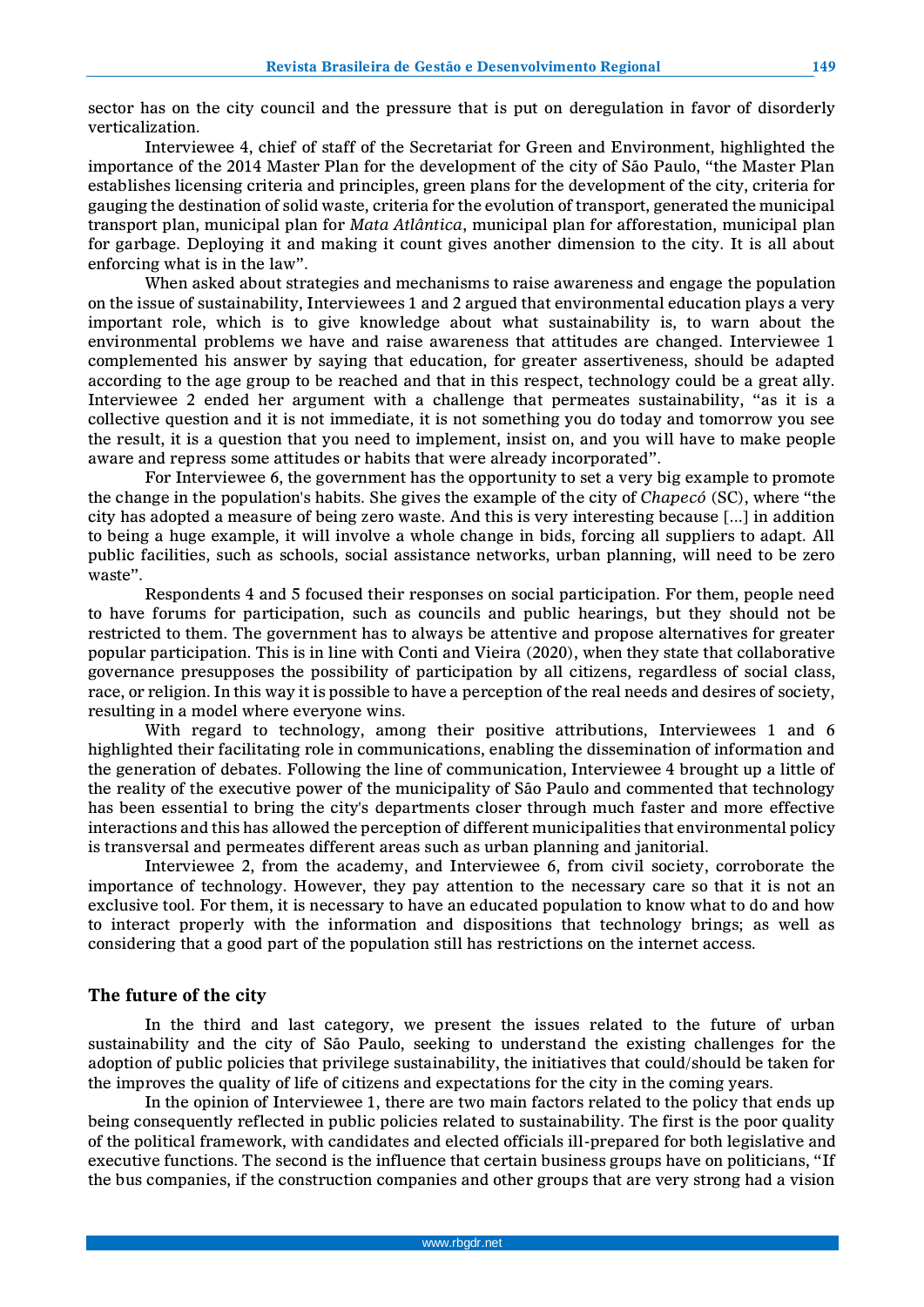of a free mandate rather than a tied mandate, we would have politicians of a different quality, which would reduce inequality, put more people in the game and make the whole city better".

Interviewee 2, also a representative of the academy, brought other points. In her view, culturally we have a resistance to respect and comply with laws that are in force, a point that also emerged in the interviewee's speech 3. The concern of politicians with "what gives a vote" or "what will not take a vote" was mentioned by her and also appeared in the Interviewee's speech 4: "The public power is very afraid to make decisions that contradict public opinion, decisions that in theory would be at odds with current understanding".

However, discontinuity is the factor that most affects policies related to sustainability in her view: "the main difficulty that we find in the executive and legislative branches to achieve this longdreamed, utopian, sustainability is discontinuity. As we change every four years (the political situation), everything that has started, that is working, or that is being built, changes so that the other does not take the merits "and adds with an example of how continuity is important for sustainability, which naturally requires medium and long-term planning to have the expected effect: "the great positive results that we managed to obtain in the municipal management of São Paulo, were from a time when we maintained the same secretary for green and the environment for 2 consecutive terms ". She was referring to Eduardo Jorge in the terms of the mayors Gilberto Kassab and José Serra, between 2004 and 2012.

Table 4, in a systematic way, the results offered by the interviewees to the question about what would be the main initiatives that should be taken by the public authorities to improve the quality of life of the inhabitants of a city.

**Table 4:** Initiatives to improve the quality of life of the inhabitants of a city according to the perception of the interviewees

| Respondent    | <b>Inciatives</b>                                                                                                                                                                                                                                                                |
|---------------|----------------------------------------------------------------------------------------------------------------------------------------------------------------------------------------------------------------------------------------------------------------------------------|
| Interviewee 1 | Technology in favor of more education, entertainment, knowledge, and security                                                                                                                                                                                                    |
| Interviewee2  | Investment in education; Strict compliance with laws; Integration and<br>collaboration between government, private initiative, civil society, and academia;<br>Better equip and increase the budget of environmental agencies; Promote the<br>proper destination of solid waste. |
| Interviewee 3 | Adjust the bus fleet by less polluting sources; Protection of water sources and<br>bodies + sewage treatment; Measurement and control of noise and visual<br>pollution; Expansion of the cycling network; Creation of new parks.                                                 |
| Interviewee 4 | Promote proper disposal of solid waste; Increased afforestation / green areas.                                                                                                                                                                                                   |
| Interviewee 5 | Decent housing; Safety; Quality health.                                                                                                                                                                                                                                          |
| Interviewee 6 | Combating inequality; Decent housing; Universal access to basic sanitation;<br>Strict compliance with existing laws.                                                                                                                                                             |

Source: Authors (2020).

Finally, the last question of the interview asked the interviewees to think about how they believed that the city of São Paulo would be in the next 10 years. The factor most cited by everyone and seen as essential for São Paulo to move towards more sustainable development is awareness, participation, and popular pressure. Respondents 3 and 4, both from the public sector, differ in terms of the degree of organization of this popular pressure. For 3, the pressure already exists and is great, but it is not organized in movements, while 4 believes that the city already has movements/collectives organized in favor of sustainability and highlights the city's commitment to international organizations: "I think that we have elements, we have a necessary critical mass already formed in the city, very important groups thinking and working on it (sustainability). We have the city's commitment to international policies and organizations. São Paulo works in partnership with the United Nations, World Bank, C40, Cities for forests. We have public policies to ensure that the city is sustainable, we are facilitating the diffusion of environmental education to form a slightly larger critical mass and I think that people are increasingly sensitive to this issue".

Regarding popular participation, interviewees 1 and 6 highlighted the emergence of local leaders who are emerging on the outskirts of the city. According to interviewee 1, he is seeing very well-trained people "who are studying at the best universities, who live in the favelas and who are trying to change the favela from the bottom up. São Paulo can improve a lot, I am seeing a great commitment, an overly excited youth to change things".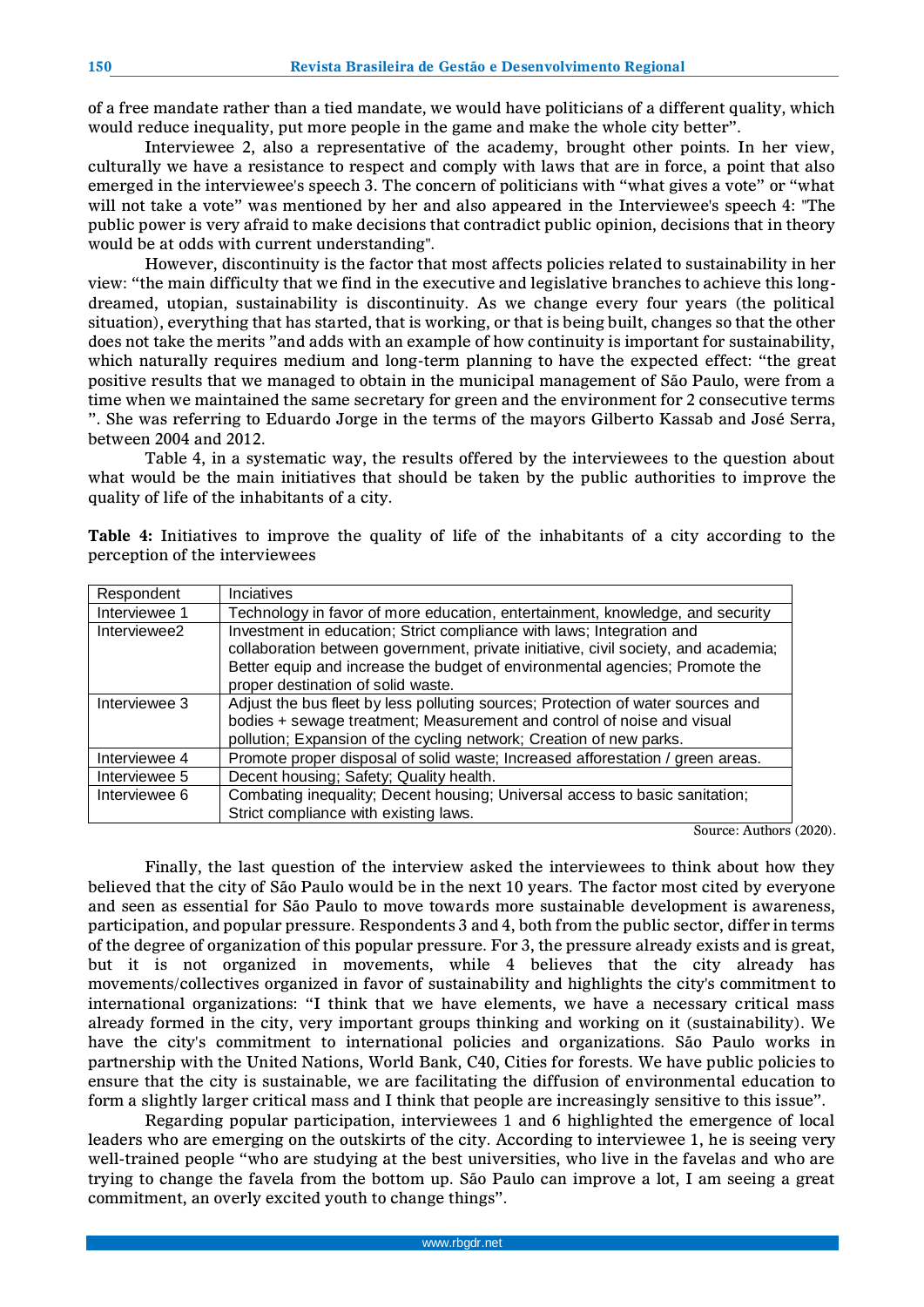In the political framework, interviewee 1 believes that the quality of the politicians elected by the population will be preponderant in this process, while interviewee 3 believes that the elected mayors will play the crucial role of leading the change: "the mayor who wins must have this commitment, you have to want it, you have to be the environmentalist, you have to be a person with a vision of the future of sustainability". Anyway, they believe that we will have better candidates given the popular awareness and pressure.

Concerning the city's infrastructure, interviewee 2 believes that in 10 years the city will have integrated transport modes more efficiently and that there will be an appreciation of active transport. Factors that would make, in her words, São Paulo a "more human, inclusive and resilient" city. Respondent 5, linked to the civil construction sector, believes that the city will be able to better plan its development in the coming years because the rate of population growth is at a decreasing moment. We ended this results session with a speech by Interviewee 6, who sees this moment as opportune for the city to "rethink the dynamics of work, rethink the mobility system and how society is structured. [...] also an opportunity to look at how to shorten distances, how to expand the possibility of active commuting and how we can also give more value to the health system, which is directly related to sanitation, which is completely related to the environment, which is completely related to sustainability".

#### **Discussions**

The composition of the interviewees in a quadruple helix (academy, private sector, public sector, and civil society) provided a broad view on the topic, given that each interviewee presented arguments and points of view regarding the reality they experience in their professional activities. As a result, it was possible to obtain a comprehensive study on the current situation of urban sustainability and the city of São Paulo, as well as to understand the expectations of these people for the future of the city with regard to sustainability.

In addition to the clear perception that São Paulo is not a sustainable city, even with some specific actions related to sustainability, another point that could be easily observed is that one of the main challenges for the policies related to this theme to advance in São Paulo, it is due to the electoral logic of reelection, which directs politicians to privilege executable projects in a short term and that also bring quick results, to win votes for a second term. Sustainability projects, in turn, tend to bring and show their results only in the long run, which generates disinterest in the executive. Even so, when a project manages to be approved, it will have a new challenge ahead: the discontinuity of management.

These challenges will be faced by all projects that seek to reduce social inequality, for example, since it is a complex problem and needs long-term solutions. This was seen by at least 4 interviewees as a key aspect to be tackled in the search for a more sustainable and fairer city. After all, how to talk about sustainability for someone who doesn't even have sanitation at home?

It is also noticed that there is a divergence of understanding regarding the current situation of public sustainability policies in the city of São Paulo. While the representative of the legislature (Interviewee 3) sees the current situation with considerable pessimism, the representative of the executive (Interviewee 4) believes that the city has evolved significantly and treads a prosperous path towards a better future. This gives the feeling that there is a mismatch within public management and that there is no clear perception of the reality of the municipality. In general, most participants believe that given the capacity it would have, São Paulo has made little progress in the past 10 years in terms of sustainability.

Respondents demonstrated an understanding that we do not need more municipal laws or other federative bodies, but rather compliance with already demanding laws, with sanctions for violators. Reducing the ineffectiveness of the legislation would already make the city go a long way in urban sustainability issues.

On the part of the executive power, a greater systemic vision of the city is demanded, capable of integrating public policies through the municipal secretariats, so that they work in a joint and orchestrated way, preventing different projects from colliding in their interests. Thus, the more systemic a public policy is, the greater the chance that it will succeed after being implemented. Seen by all the respondents as an important component in the way of cities to become more sustainable, technology can also open space for the public authorities to activate the culture of popular participation in a more effective way. The already traditional means, such as councils and assemblies, seem limited and limiting in a city with more than 12 million inhabitants in the middle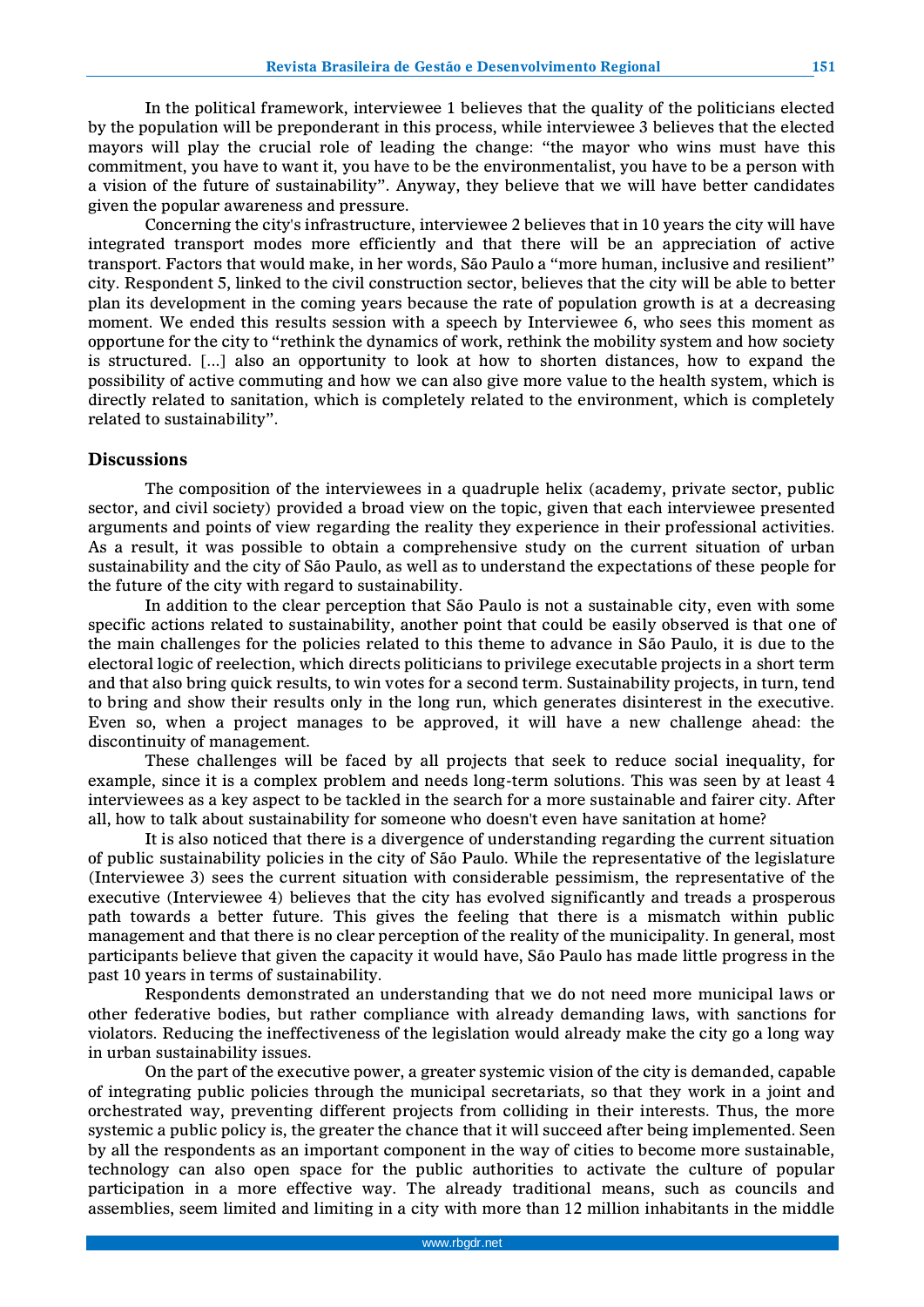of the 21st century. Increasing the mechanisms for collecting public opinion, through social networks, for example, can be an alternative to ensure that public investments are made to meet, in fact, the main needs of the population.

At the same time, the third use of technology can occur in the process of education and awareness of city residents. Awareness leads to an increase in popular pressure for guidelines related to sustainability to move forward. It is believing in a higher educational level of the population that the interviewees showed optimism with the future of the city when they answered that they believe that it will be better in 10 years. A final inference that can be made is that the public power must value the importance of investing in science and strengthen ties with the academy so that it can provide it with scientific knowledge to support the formulation of public policies.

#### **Conclusions**

The city of São Paulo carries in its identity the history of the actions carried out by its public managers in the past. These actions were the result, among other factors, of political ideas and interests, the desires of its population and the technologies, and financial resources available at the time. Thus, the city was founded in 1554, but which had its first Master Plan only in 1972, developed informally and without planning for almost its entire history. As a result, the metropolis of São Paulo in 2020 still presents several social, environmental, and economic problems that prevent it from being characterized as a sustainable city.

Despite this, as the results of this research demonstrate, the city has been advancing slowly in recent years in search of establishing some public policies that privilege sustainability, even with all the challenges also mentioned in this work.

Looking ahead, in the possibility that future political managers in the city will start to consider sustainability issues more emphatically, it will be necessary to place human well-being at the center of city planning, giving equal attention to environmental and social issues. It is worth mentioning that sustainability is an ongoing process and not an end goal. Sustainable cities are places in the constant process of improvement.

As a continuation of this work, which brings with it the inherent incompleteness of exploratory research, a more detailed study of the relations between academia and public power becomes relevant; and civil society and public power. Understanding in more detail how these relationships flow and seeking to improve them seems to be a key item for public management to have a scientific basis and a fine-tuned perception of the real needs of the population before formulating public policies.

## **References**

ABRAHÃO, Jorge. Ferramentas e instrumentos para transformar a sustentabilidade das cidades brasileiras. In: CONTI, Diego de Melo; VIEIRA, Vinnicius Lopes Ramos (org.). O futuro das cidades: sustentabilidade, inteligência urbana e modelos de viabilidade utilizando PPPS e concessões. São Paulo: CD.G Editora, 2020. p 47-54.

BENTO, Sarah Corrêa., et al. As Novas Diretrizes e a Importância do Planejamento Urbano para o Desenvolvimento de Cidades Sustentáveis. Revista de Gestão Ambiental e Sustentabilidade: GeAS, v. 7, n. 3, p. 469-488, 2018.

CASACIVIL. São Paulo is the 21st largest economy in the world., 2021. Available at:

http://www.casacivil.sp.gov.br/sao-paulo-e-a-21a-maior-economia-do-mundo/

CHILDERS, D. L., et al. Advancing urban sustainability theory and action: Challenges and opportunities. Landscape Urban Plan. (2014), [http://dx.doi.org/10.1016/j.landurbplan.2014.01.022.](http://dx.doi.org/10.1016/j.landurbplan.2014.01.022)

CONTI, Diego de Melo et al. Collaborative governance towards cities sustainability transition. urbe. Revista Brasileira de Gestão Urbana, v. 11, 2019.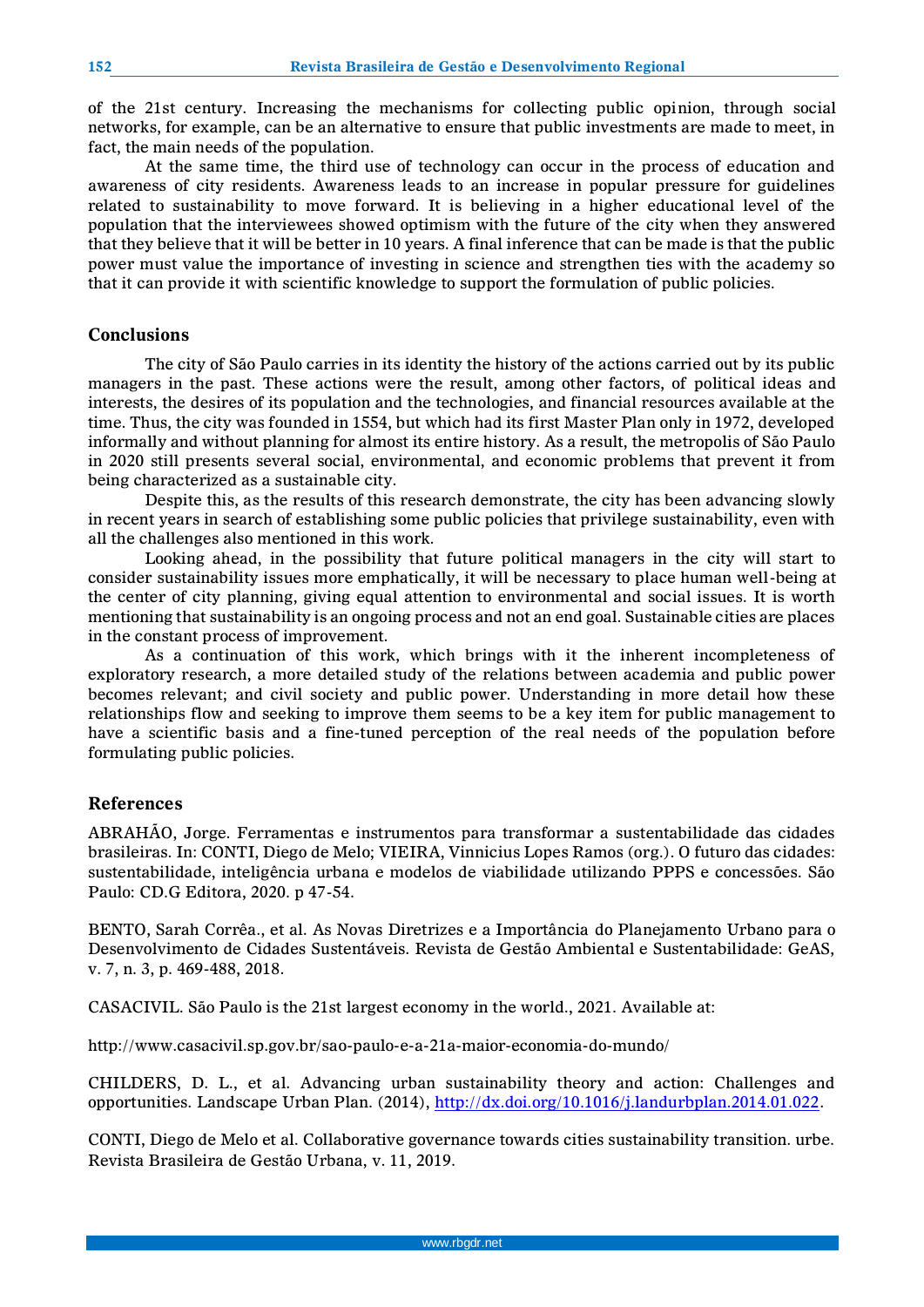CONTI, D.; VIEIRA, V. Governos locais e sociedade civil: a nova democracia urbana para o desenvolvimento de cidades sustentáveis. In: CONTI, Diego de Melo; VIEIRA, Vinnicius Lopes Ramos (org.). O futuro das cidades: sustentabilidade, inteligência urbana e modelos de viabilidade utilizando PPPS e concessões. São Paulo: CD.G Editora, 2020. p 24-34.

CRESWELL, J. W. Research design: Qualitative, quantitative, and mixed methods approaches. Sage publications, 2017.

CUNHA, F. O uso de indicadores de sustentabilidade ambiental no monitoramento do desenvolvimento sustentável agrícola. Centro de estudos em economia, meio ambiente e agricultura. 2003. Universidade de Brasília. P. 85.

DESA, U. N. World Urbanization Prospects: The 2018 Revision. New York, 2018.

ELKINGTON, J. Canibais de garfo e faca. São Paulo: Makron Books; 2001.

GALA, P. História econômica da cidade de São Paulo. Revista de Economia Política, vol. 25, nº 3 (99) São Paulo. pp. 314-317 julho-setembro/2005.

GEHL, Jan. Cidades para pessoas. 2013.

HABITAT, U. N. Urbanization and development emerging futures. World cities report, 2016.

HUANG, L. et al. Defining and measuring urban sustainability: a review of indicators. 2015. DOI 10.1007/s10980-015-0208-2.

IBGE. Available at: [https://cidades.ibge.gov.br/brasil/sp/sao-paulo/panorama.](https://cidades.ibge.gov.br/brasil/sp/sao-paulo/panorama) Accessed on: 28th August 2020.

<https://cidades.ibge.gov.br/brasil/sp/sao-paulo/panorama>

IBGE. Perfil dos Municípios Brasileiros. 2018. Available at: [https://agenciadenoticias.ibge.gov.br/media/com\\_mediaibge/arquivos/496bb4fbf305cca806aaa167a](https://agenciadenoticias.ibge.gov.br/media/com_mediaibge/arquivos/496bb4fbf305cca806aaa167aa4f6dc8.pdf) [a4f6dc8.pdf](https://agenciadenoticias.ibge.gov.br/media/com_mediaibge/arquivos/496bb4fbf305cca806aaa167aa4f6dc8.pdf) . Accessed on: 13th August 2020

KNIESS, C. et al. Inovação urbana e recursos humanos para gestão de cidades sustentáveis. 2019

LEI 14.933. Institui a política de mudança do clima no município de São Paulo, 2009. Disponivel em: https://leismunicipais.com.br/a/sp/s/sao-paulo/lei-ordinaria/2009/1493/14933/lei-ordinaria-n-14933-2009-institui-a-politica-de-mudanca-do-clima-no-municipio-de-sao-paulo. Accessed on: 25th October 2020.

LIMA, E. et al. Smart and Sustainable Cities: The Main Guidelines of City Statute for Increasing the Intelligence of Brazilian Cities. Sustainability. 2020, 12, 1025; doi:10.3390/su12031025. [www.mdpi.com/journal/sustainability](http://www.mdpi.com/journal/sustainability)  $(p. 1 - 5)$ 

PREFEITURA MUNICIPAL DE SÃO PAULO. Available at: [https://www.prefeitura.sp.gov.br/cidade/secretarias/meio\\_ambiente/noticias/?p=293015](https://www.prefeitura.sp.gov.br/cidade/secretarias/meio_ambiente/noticias/?p=293015) . Accessed on: 11th August 2020.

REDE NOSSA SÃO PAULO. Available at: [https://www.nossasaopaulo.org.br/rede-social-brasileira](https://www.nossasaopaulo.org.br/rede-social-brasileira-por-cidades-justas-democraticas-e-sustentaveis/)[por-cidades-justas-democraticas-e-sustentaveis/](https://www.nossasaopaulo.org.br/rede-social-brasileira-por-cidades-justas-democraticas-e-sustentaveis/) . Accessed on: 17th May 2020.

SEGNESTAN, L. Environment and Sustainable development; Theories and pratical experience. 2002. The Word Bank Environment Department, Washington DC. Fonte: worldbank.org/inteli/9362IT111580/